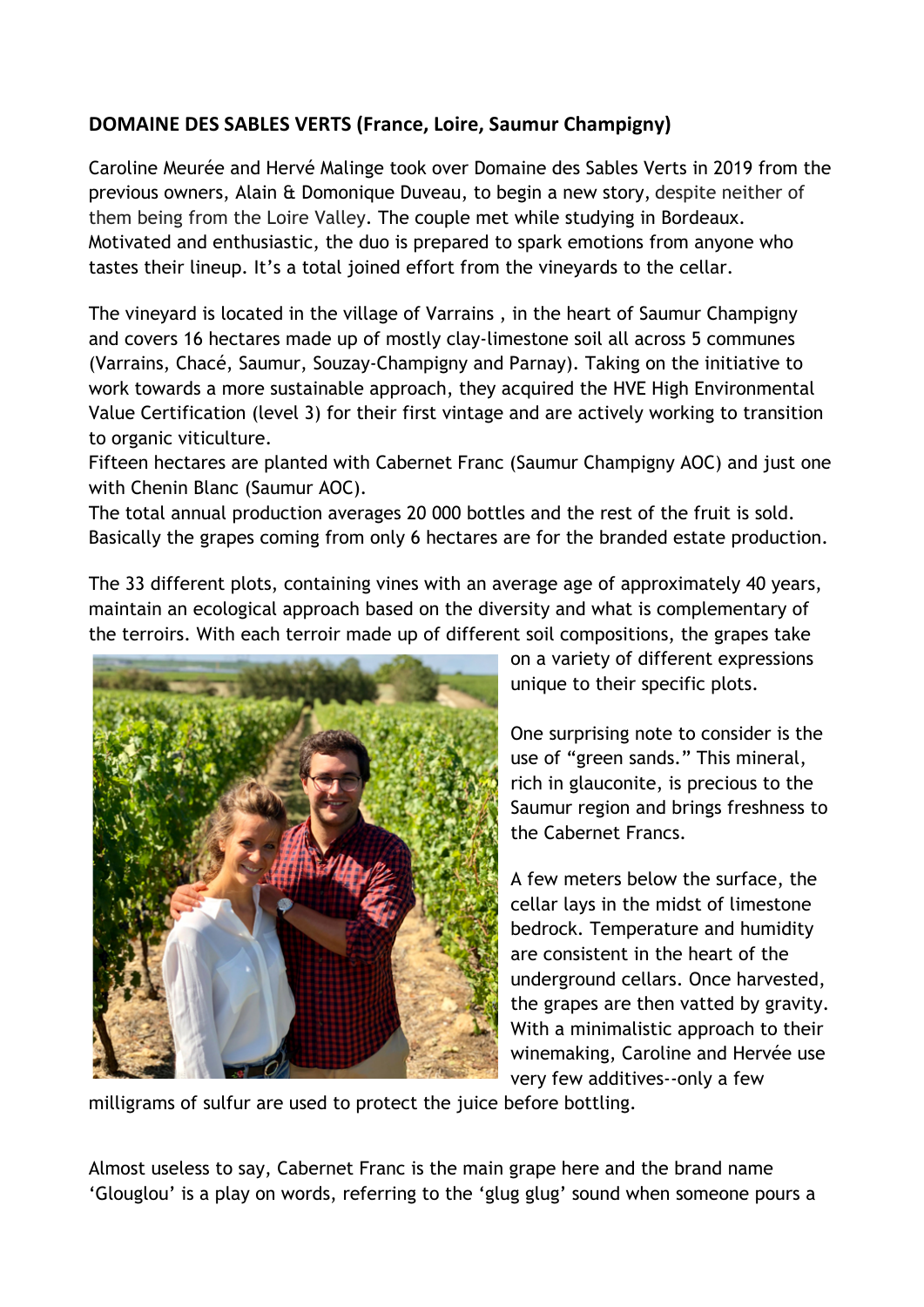drink. Sourced from four different parcels of Cabernet Franc, the grapes for 'Glouglou' are hand-harvested and are then transferred into vats by gravity, where they undergo a short maceration for three days. Fermentation takes place in stainless steel and the blend is aged for a further five months in stainless steel before bottling. The wine displays enticing, fragrant notes of juicy raspberry and redcurrant fruit, with supple tannins and a crisp finish.

The couple is producing also single vineyard Cabernet Franc in limited edition. Le Poyeux is a massale selection of a 2 hectares vineyard planted in 1950, marked by low yields and deep soils.

Relegated to moderate obscurity in modern times, Cabernet Franc is in fact the proud parent of the attention-hogging Cabernet Sauvignon (after an illicit affair with Sauvignon Blanc a hundred-odd years ago).



The grapes for the Saumur Blanc come from three separate parcels. The specific plots of 'Bonneveaux' and 'Elettes', which make up about 50% of the blend, are vinified and aged for four months in used French oak barrels, with regular bâtonnage.

The other half comes from the 'Rouères' parcel, which is vinified in stainless steel, before the final blend is assembled and bottled in January. Characterised by layers of fresh citrus notes and ripe apricot, the wine is beautifully textured with a backbone of lively acidity.

We are delighted to be starting with the very first vintage of these wines under Caroline and Hervé.

**ODE TO THE CABERNET FRANC**: First and foremost, all Saumur Champigny wines are red wines. And like most wines in France, the name Saumur Champigny refers to a specific geographic location designated in 1957 gathering nine villages: Chacé, Dampierre-sur-Loire, Montsoreau, Parnay, Saumur, Saint-Cyr-en-Bourg, Souzay-Champigny, Turquant, Varrains (where Sables Verts is located).

When it comes to Saumur Champigny wines, the Cabernet Franc grape is king. In order to be classified as part of the appellation, the wine must contain at least 85% Cabernet Franc grapes. The other grapes often used for the remaining 15% in Saumur Champigny wines are Cab Sauvignon and a lesser known grape called Pineau d'Aunis.

As with many wines, the type of soil where the grapes are grown in Saumur Champigny makes a big difference in how the wines taste. There are two distinct soil types in this subregion – the rocky soil near Champigny and the ocean-influenced soil